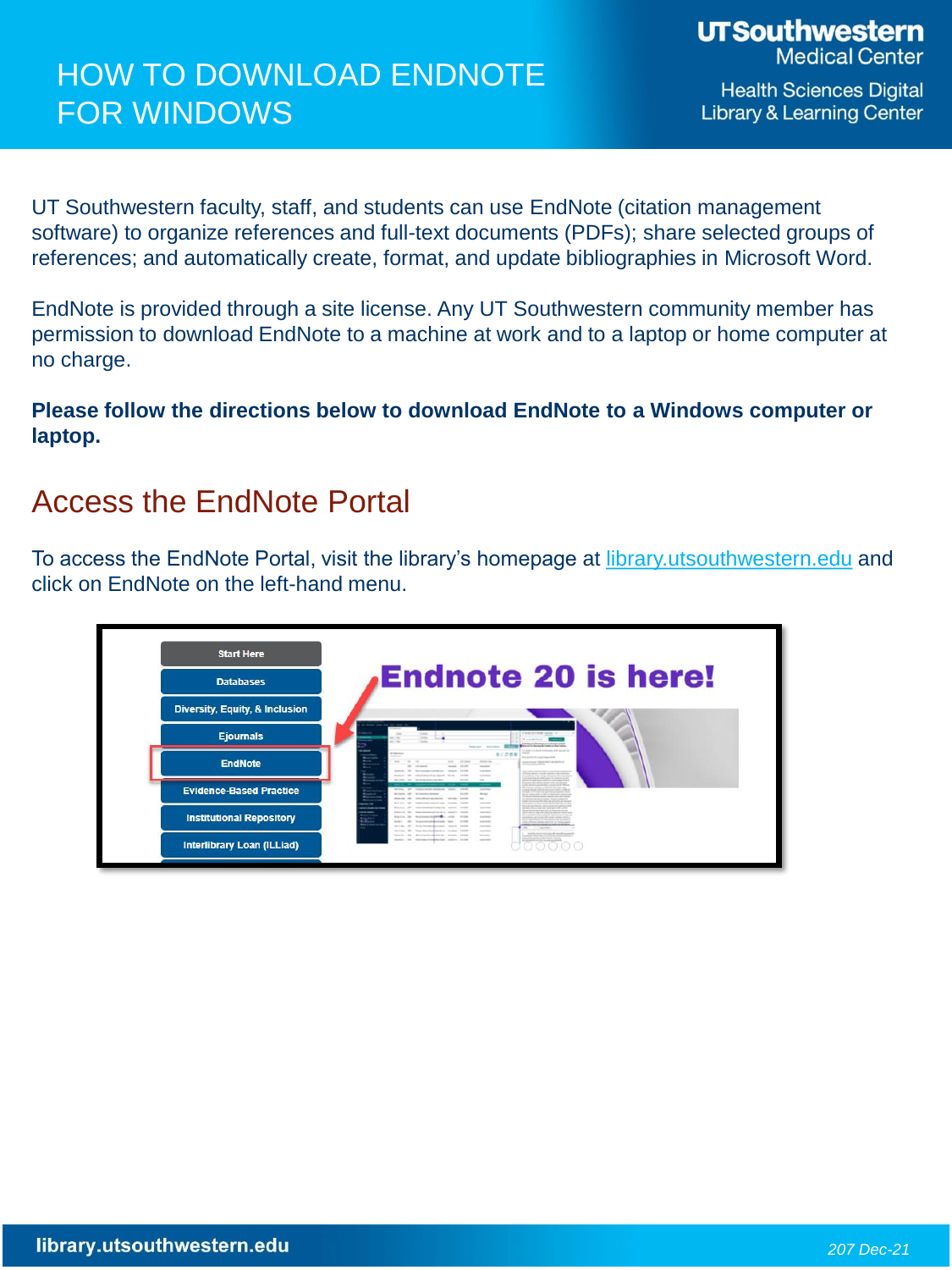**Health Sciences Digital Library & Learning Center** 

# Download EndNote

Click on the hyperlinked "Download EndNote 20" in Step 2.



## A new webpage will open. Select the file for Windows.

| <b>Getting Started</b> | <b>Windows</b>                                                                                                                                                                                                                                                                                                                                                                                                                                                |  |  |  |  |  |
|------------------------|---------------------------------------------------------------------------------------------------------------------------------------------------------------------------------------------------------------------------------------------------------------------------------------------------------------------------------------------------------------------------------------------------------------------------------------------------------------|--|--|--|--|--|
|                        | Uninstall any previous version of EndNote before installing the new version.<br>You will need to extract all files in the zip file below to the same location in order to<br>install EndNote X20 for Windows computers. If you do not extract the files after<br>downloading, the license will not work. You must have admin rights. Download and<br>then right-click and unzip the compressed files and run the EN20Inst from the fully<br>extracted folder. |  |  |  |  |  |
|                        | Application download: EndNote X20 Installer File and License File                                                                                                                                                                                                                                                                                                                                                                                             |  |  |  |  |  |
|                        | The license key for the Windows installation is a separate file.<br>EndNote 20 Windows and Mac: Release Notes                                                                                                                                                                                                                                                                                                                                                 |  |  |  |  |  |

*Note: You must close all Microsoft Office programs (i.e. Outlook, Word) to complete the installation.*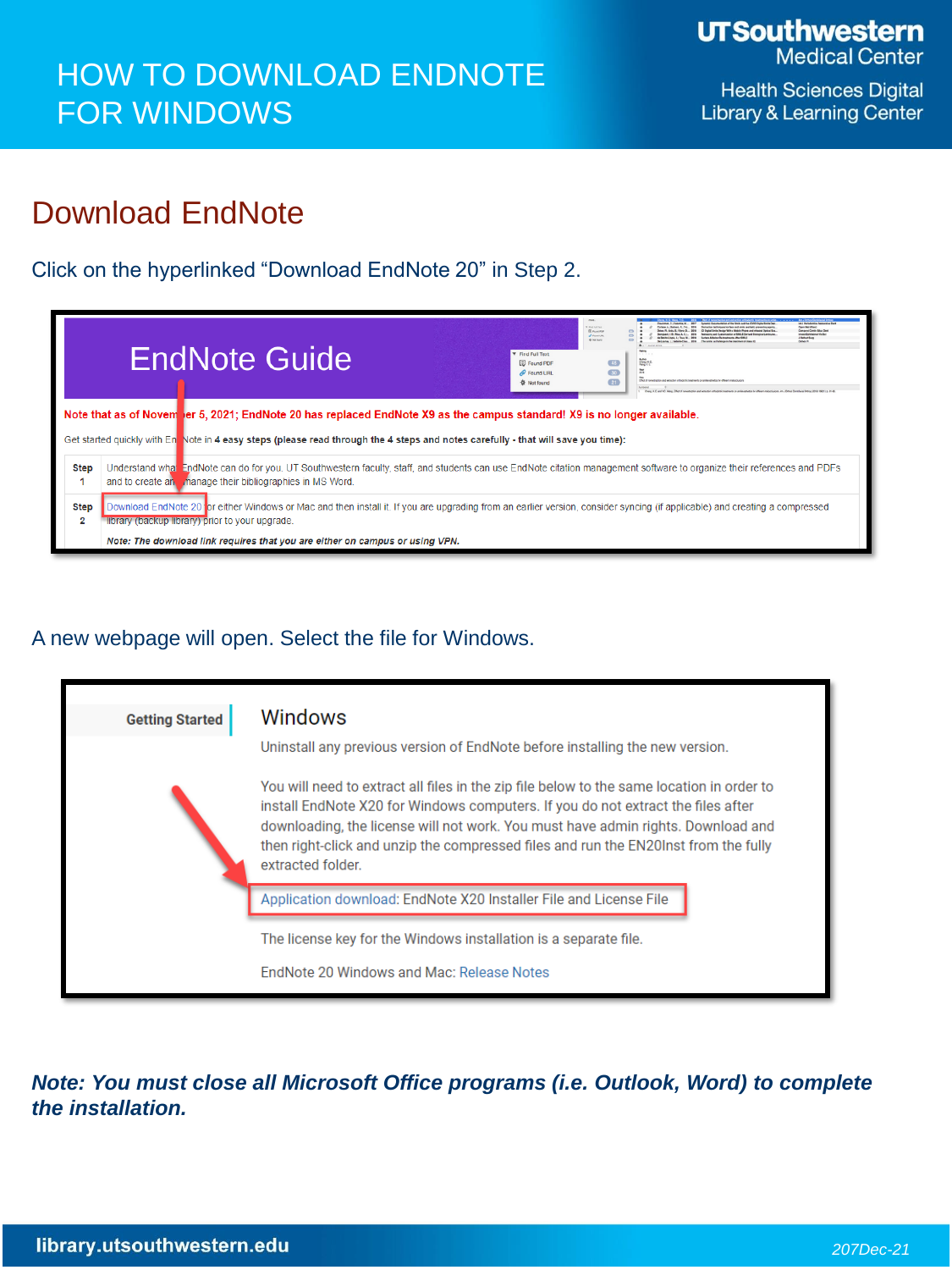# HOW TO DOWNLOAD ENDNOTE FOR WINDOWS

**UTSouthwestern Medical Center** 

**Health Sciences Digital Library & Learning Center** 

Be sure to select *Extract* or *Extract all* once the EndNote file has been downloaded. A new window containing the same file/folder will appear.

In the new window, double-click on the Windows folder and then on the Windows Installer file (e.g., "ENX9Inst.msi") to run it.

The installation process will begin.

| <b>Extract all files</b><br>Organize $\blacktriangledown$ |  |  |  |  |  |
|-----------------------------------------------------------|--|--|--|--|--|
| Favorites                                                 |  |  |  |  |  |
| Desktop                                                   |  |  |  |  |  |
| Downloads                                                 |  |  |  |  |  |
| 圖 Recent Places                                           |  |  |  |  |  |
| <b>Component Component Component Component</b>            |  |  |  |  |  |
|                                                           |  |  |  |  |  |
| Libraries                                                 |  |  |  |  |  |
| Documents                                                 |  |  |  |  |  |
| Music                                                     |  |  |  |  |  |
| Pictures                                                  |  |  |  |  |  |
| Videos                                                    |  |  |  |  |  |
|                                                           |  |  |  |  |  |

## Create a New Library

Creating an EndNote library is similar to creating a file or document.

- 1. Open EndNote and choose "New" from the EndNote file menu.
- 2. Enter a name for your new library.
- 3. Save your library on your computer's hard drive (*Documents* folder), not network or cloud drives.

When you create an EndNote library, two files are created.

- The .enl is your EndNote Library.
- The .Data file stores your PDFs.

These two files must stay together.

| Edit References Groups Library Tools Window Help<br><b>File</b>                   |  |  |  |  |  |  |
|-----------------------------------------------------------------------------------|--|--|--|--|--|--|
|                                                                                   |  |  |  |  |  |  |
|                                                                                   |  |  |  |  |  |  |
|                                                                                   |  |  |  |  |  |  |
|                                                                                   |  |  |  |  |  |  |
|                                                                                   |  |  |  |  |  |  |
| Set up EndNote Library                                                            |  |  |  |  |  |  |
| If you already have an EndNote library, please locate it and we'll get it set up. |  |  |  |  |  |  |
|                                                                                   |  |  |  |  |  |  |
| Open an existing library                                                          |  |  |  |  |  |  |
|                                                                                   |  |  |  |  |  |  |
| Alternatively, you can start from scratch with a new library.                     |  |  |  |  |  |  |
| Create a new library                                                              |  |  |  |  |  |  |
|                                                                                   |  |  |  |  |  |  |
|                                                                                   |  |  |  |  |  |  |
|                                                                                   |  |  |  |  |  |  |
|                                                                                   |  |  |  |  |  |  |
|                                                                                   |  |  |  |  |  |  |
|                                                                                   |  |  |  |  |  |  |
|                                                                                   |  |  |  |  |  |  |